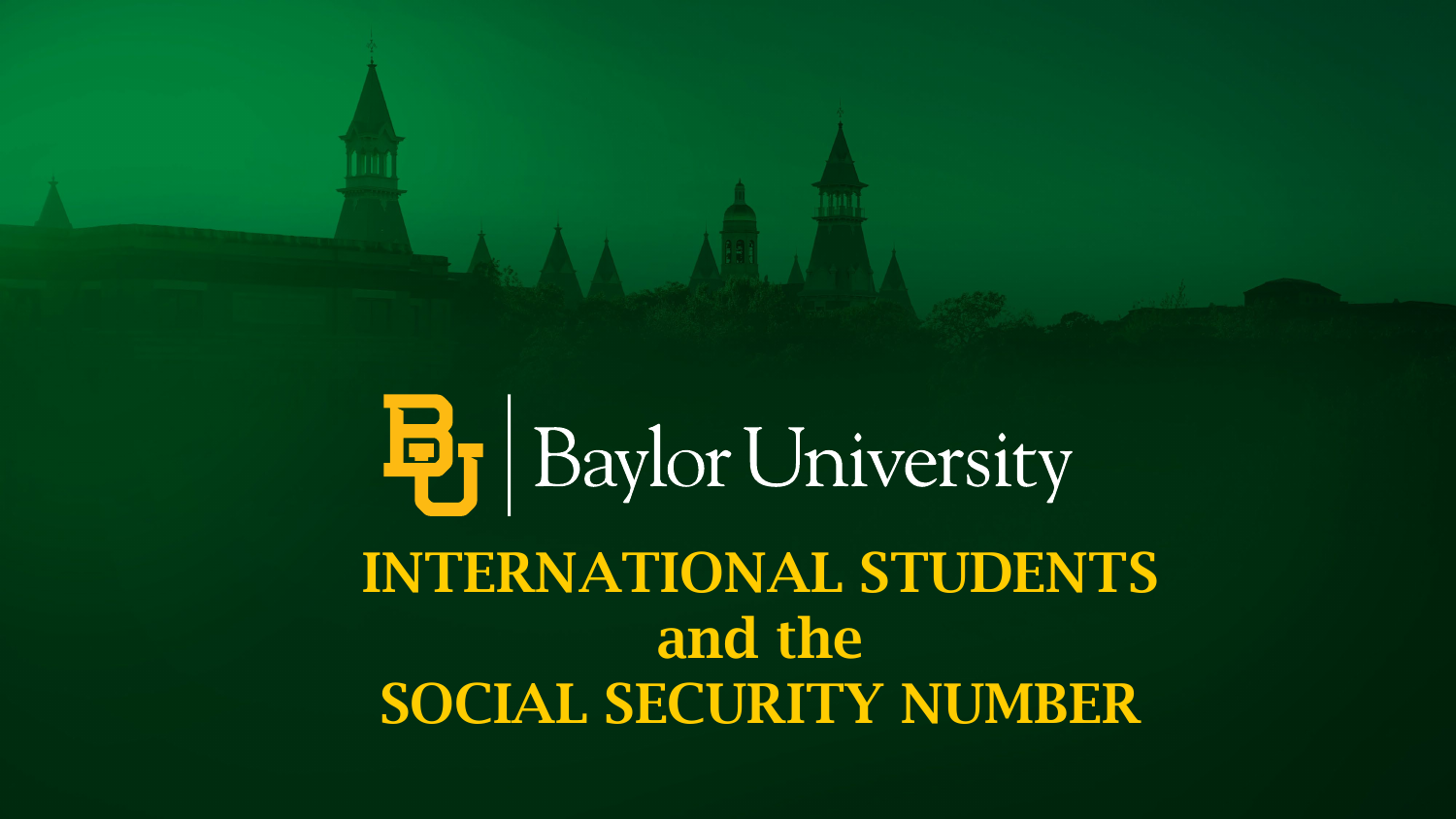### **Overview**

- The Social Security number **(SSN)** is not a work permit. It is issued to track earnings over a worker's lifetime in the U.S.
- Students holding F-1 and J-1 status must apply for the SSN when they receive employment in the U.S.

**NOTE:** *Dependents are not eligible for employment or the SSN* 

• The Social Security Administration (SSA) Office<https://www.ssa.gov/> in Waco is located at 1700 Lake Air Drive, Suite A, Waco, TX 76710.

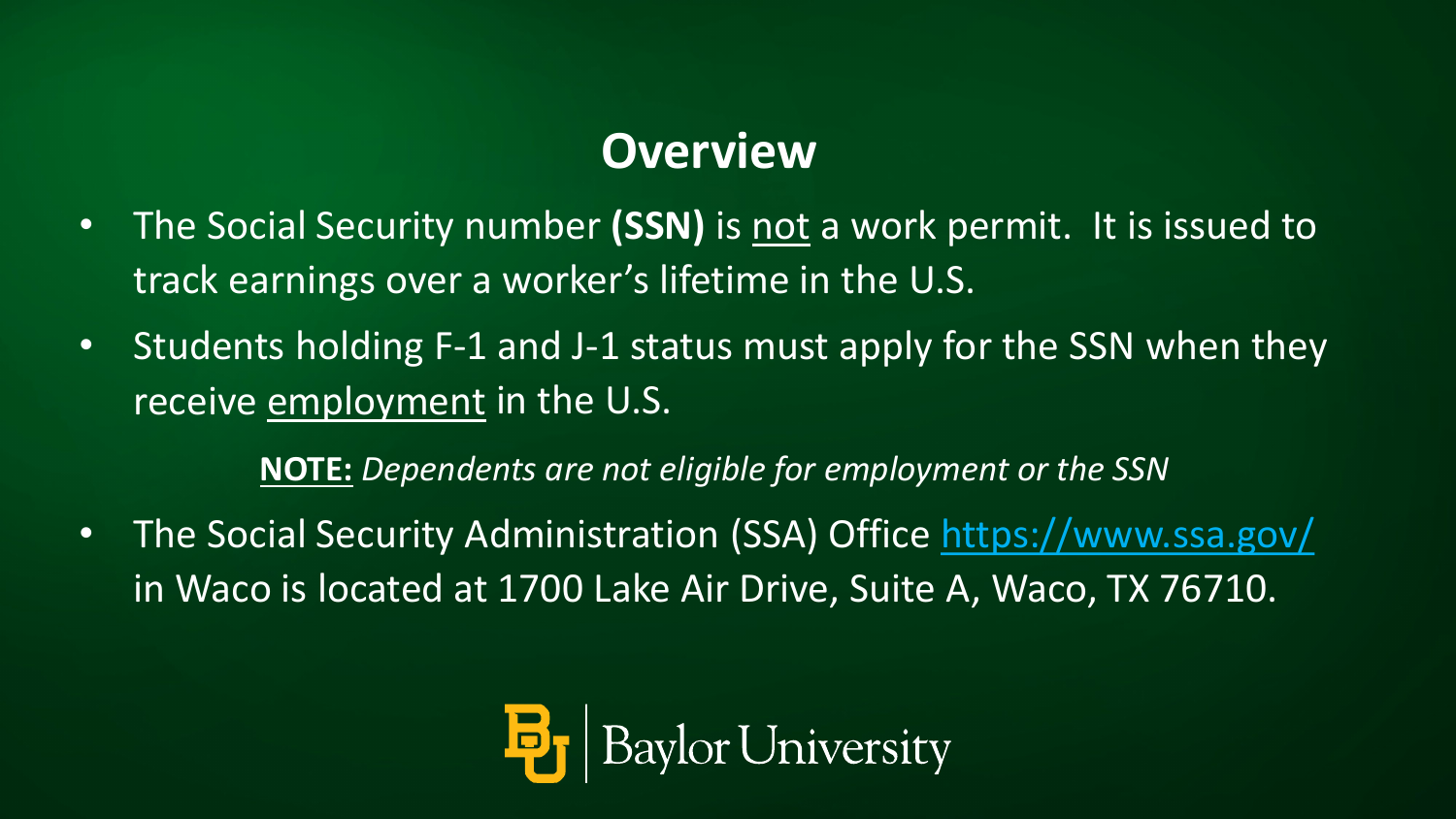## **WHO IS ELIGIBLE FOR THE SSN?**

**F-1 or J-1 students** must provide proof of eligibility to work in the U.S. by proving the following:

- You are a full-time student with verifiable immigration documents.
- You have received a formal offer of on-campus employment, OR
- Have been authorized for off-campus employment through Curricular Practical Training, Optional Practical Training, or Academic Training.

**NOTE THE SSN IS NOT REQUIRED TO OBTAIN A DRIVER LICENSE, BUY A CAR, GET A MOBILE PHONE, APPLY FOR A CREDIT CARD, BANK ACCOUNT, OR OTHER "NON-WORK" REASONS.**

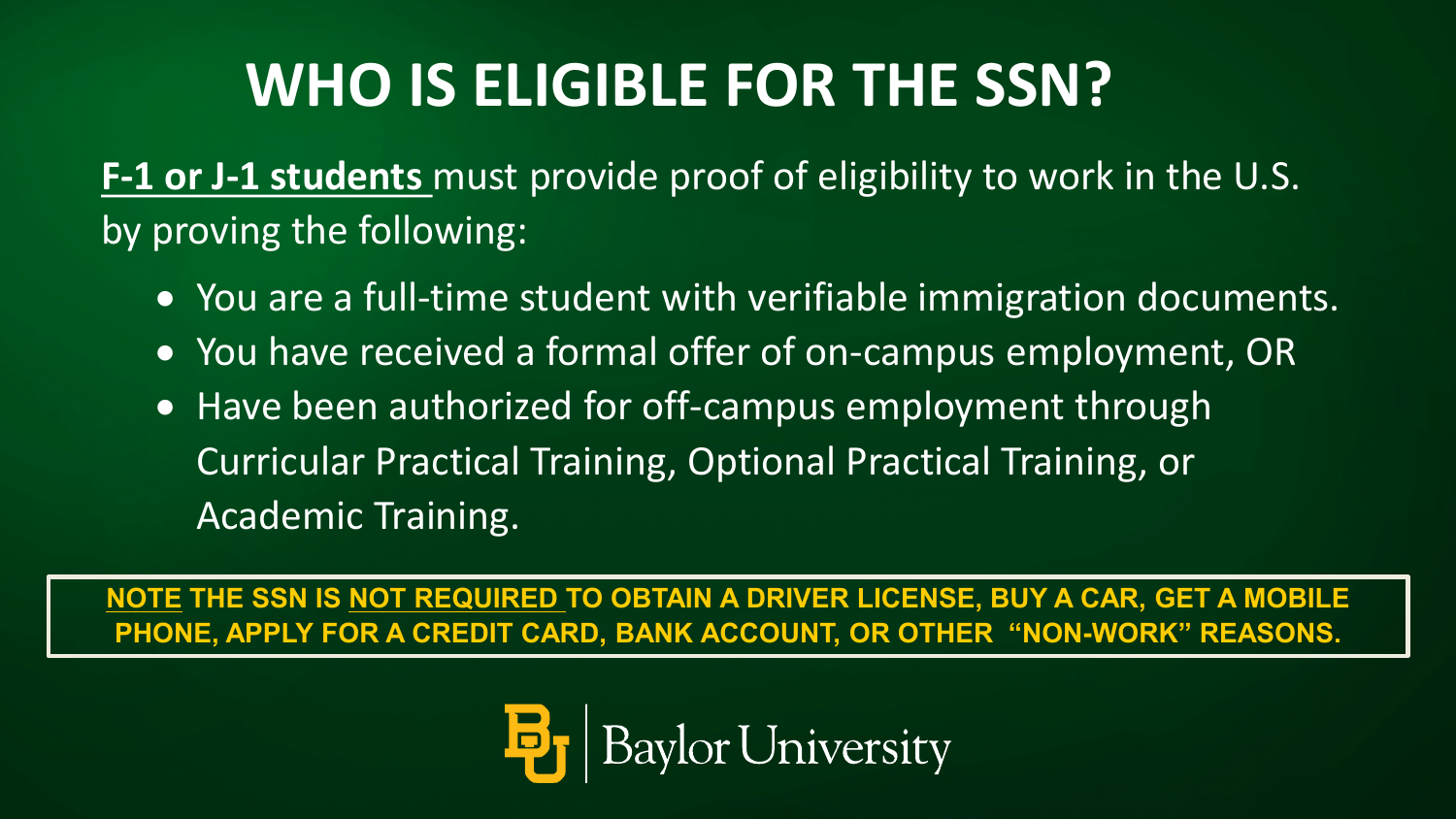## **HOW TO APPLY FOR THE SSN?**

#### **F-1 & J-1 Students with On-Campus Employment**

New students must wait 10 business days after arriving in the U.S. before applying for the SSN. Follow these steps:

- 1. Request permission to work on-campus through your Global Bears account.
- 2. Request an employment letter from the department hiring you at Baylor. NOTE: See **https://www .baylor.edu/globalengagement/doc.php/287414.pdf** for the letter template.
- 3. After you receive your employment letter, upload it to ISSS in a request for the ISSS Social Security Office Letter through your Global Bears account. ISSS will verify your full-time student status and on-campus work eligibility before providing the SSN letter.

You must take both letters to the SSN Office.

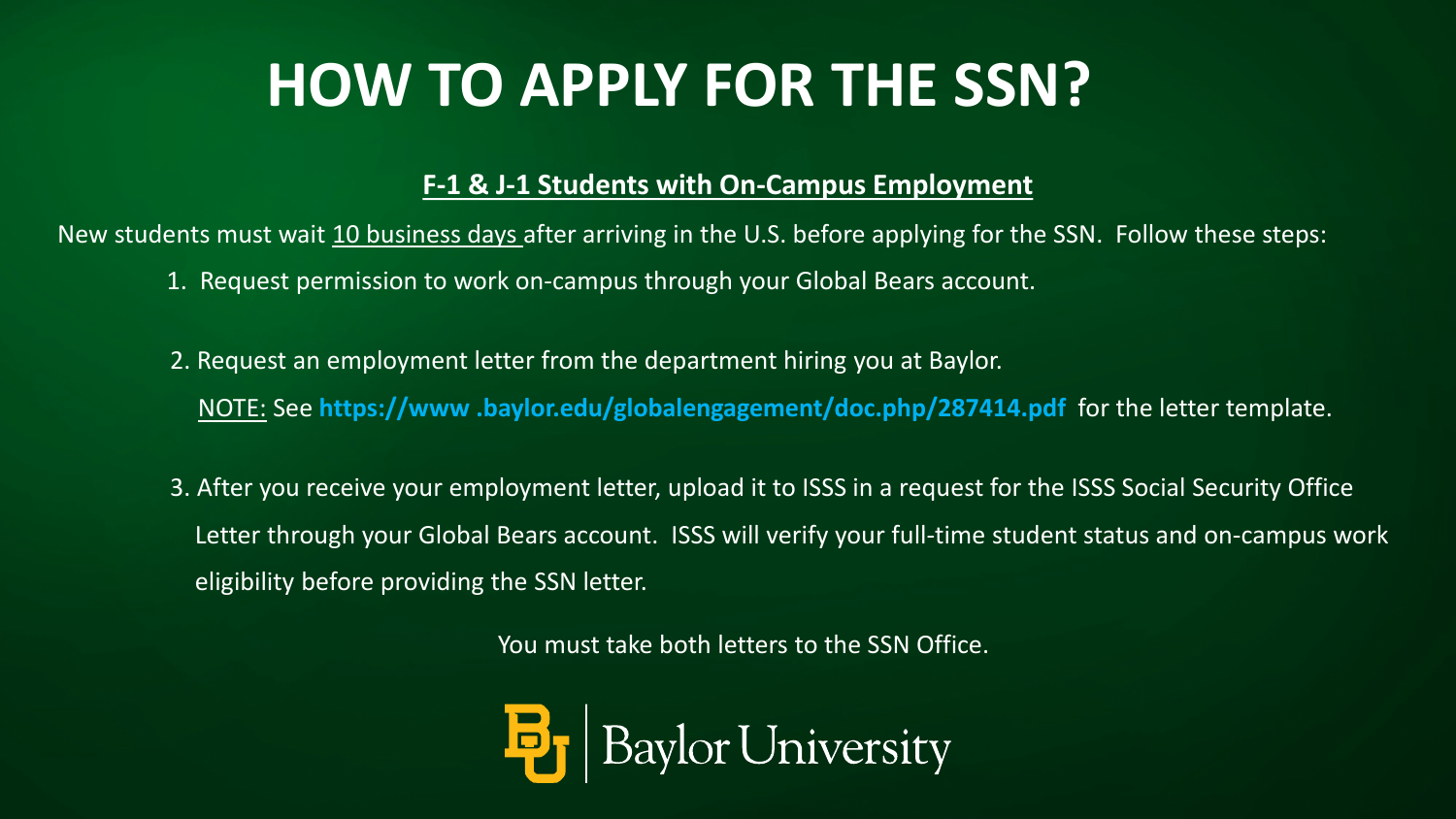#### **APPLYING FOR THE SSN**

**PRESENTLY, DUE TO COVID, YOU ARE REQUIRED TO CONTACT THE LOCAL WACO SOCIAL SECURITY OFFICE TO MAKE AN APPOINTMENT TO SUBMIT YOUR DOCUMENTS AND APPLY FOR THE SSN. THE NUMBER TO CALL IS: 866-964-6304**

### **TAKE THE FOLLOWING WITH YOU TO THE APPOINTMENT**

- Your original on-campus employment letter
- The SSN letter from ISSS
- You original Form I-20 (F-1) or Form DS-2019 (J-1)
- Valid passport *(Also, take your old passport if it contains the F-1 visa stamp).*
- Your most recent I-94 document (can be downloaded from: *<https://i94.cbp.dhs.gov/I94/#/home>*)
- SSN Application Pick one up in the ISSS Office or download from: *<https://www.ssa.gov/forms/ss-5.pdf>*

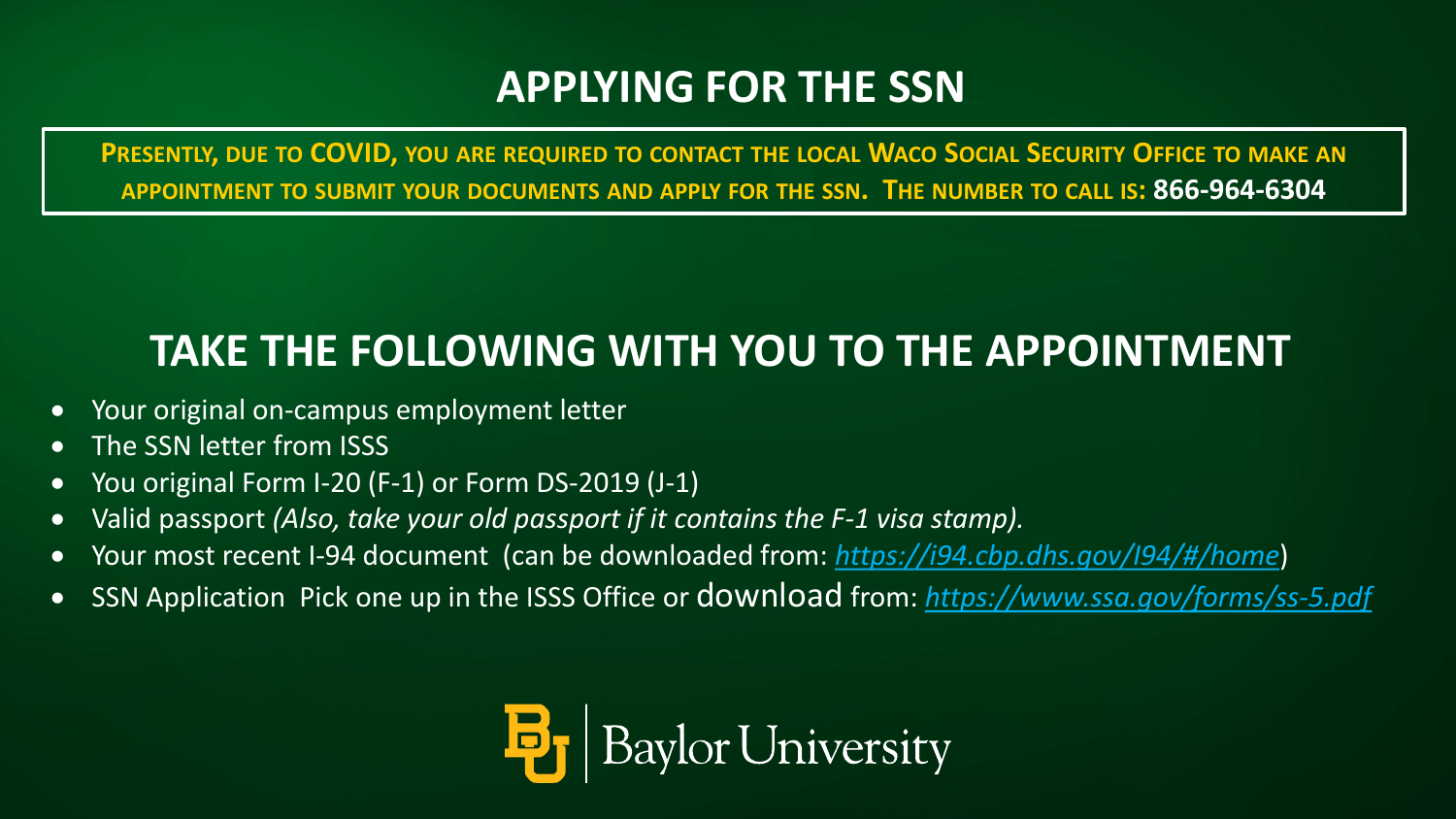### **F-1 STUDENTS ON CURRICULAR PRACTIAL TRAINING (CPT)**

Students needing the SSN for CPT will take the job offer letter and all other documents in the list on the previous slide to the SSA Office, after making an appointment. The number to call is: **866-964- 6304. NOTE:** However, there is no need for the SSN letter from ISSS when you are on CPT.

#### **J-1 STUDENT AUTHORIZED FOR ACADEMIC TRAINING (AT)**

Obtain documentation for employment authorization from your ISSS Advisor. Students needing the SSN for AT will take the job offer letter and all other documents on the list (see previous slide) to SSA Office, after making an appointment. **NOTE:** The number to call for the appointment is: **866- 964-6304.**

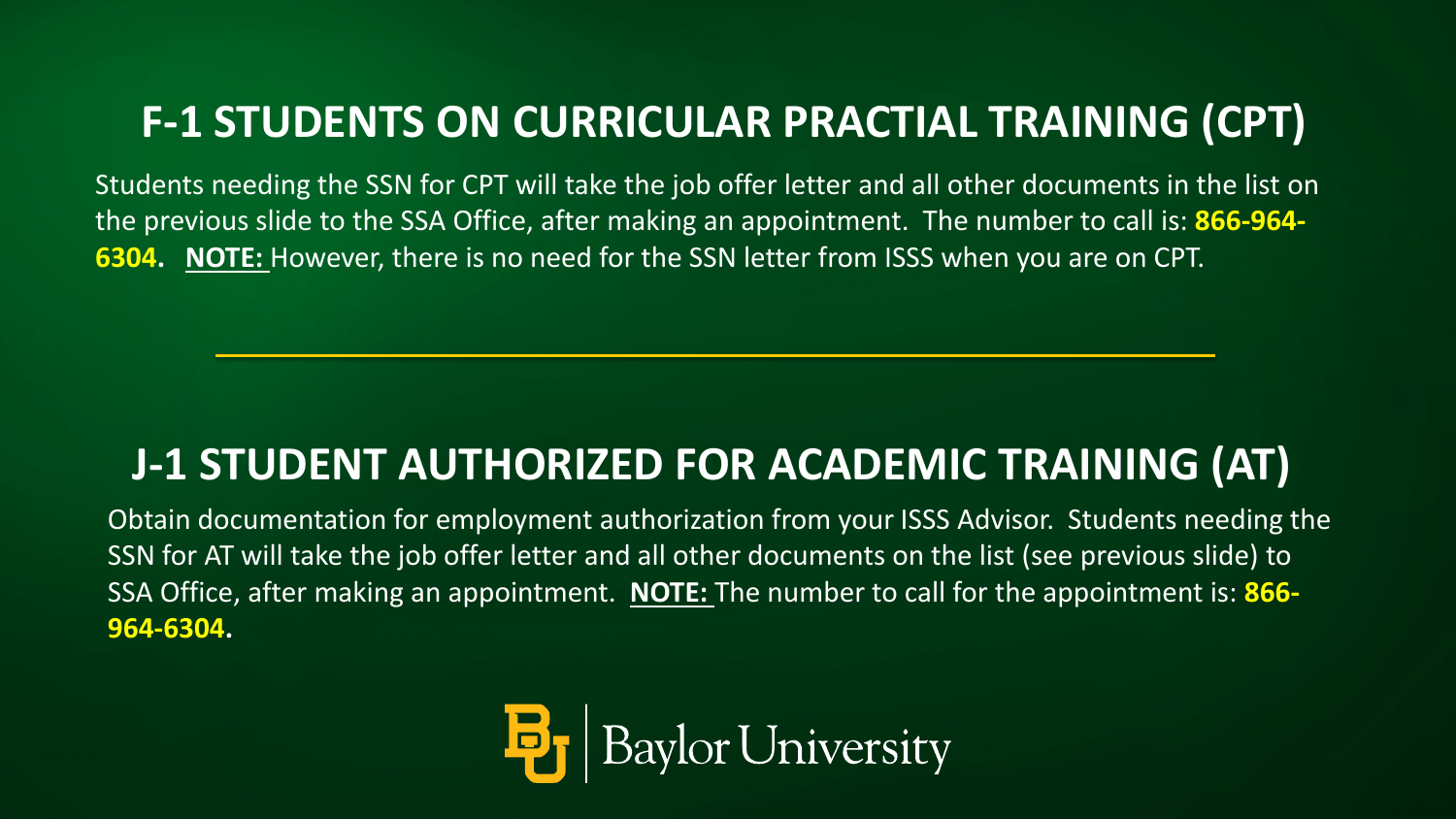**NOTE: OBTAINING A SOCIAL SECURITY NUMBER IS MANDATORY, BUT YOU MAY BEGIN YOUR ON-CAMPUS EMPLOYMENT PRIOR TO RECEIVING THE SSN. THIS INCLUDES F-1 GRADUATE STUDENTS WHO HAVE TEACHING ASSISTANTSHIPS.**

#### **CAREFULLY GUARD YOUR SOCIAL SECURITY NUMBER.**

**ONLY SHOW THE SS CARD TO YOUR EMPLOYER OR PERSONS WHO HAVE A LEGITIMATE NEED TO SEE IT.** 



**DO NOT CARRY YOUR SS CARD WITH YOU ON A DAILY BASIS. KEEP IT IN A SAFE PLACE.** 

#### **HELPFUL WEBSITES**

**Social Security Numbers for noncitizens:<https://www.ssa.gov/pubs/EN-05-10096.pdf> [Application for the SSN: https://www.ssa.gov/forms/ss-5.pdf](https://www.ssa.gov/forms/ss-5.pdf)**